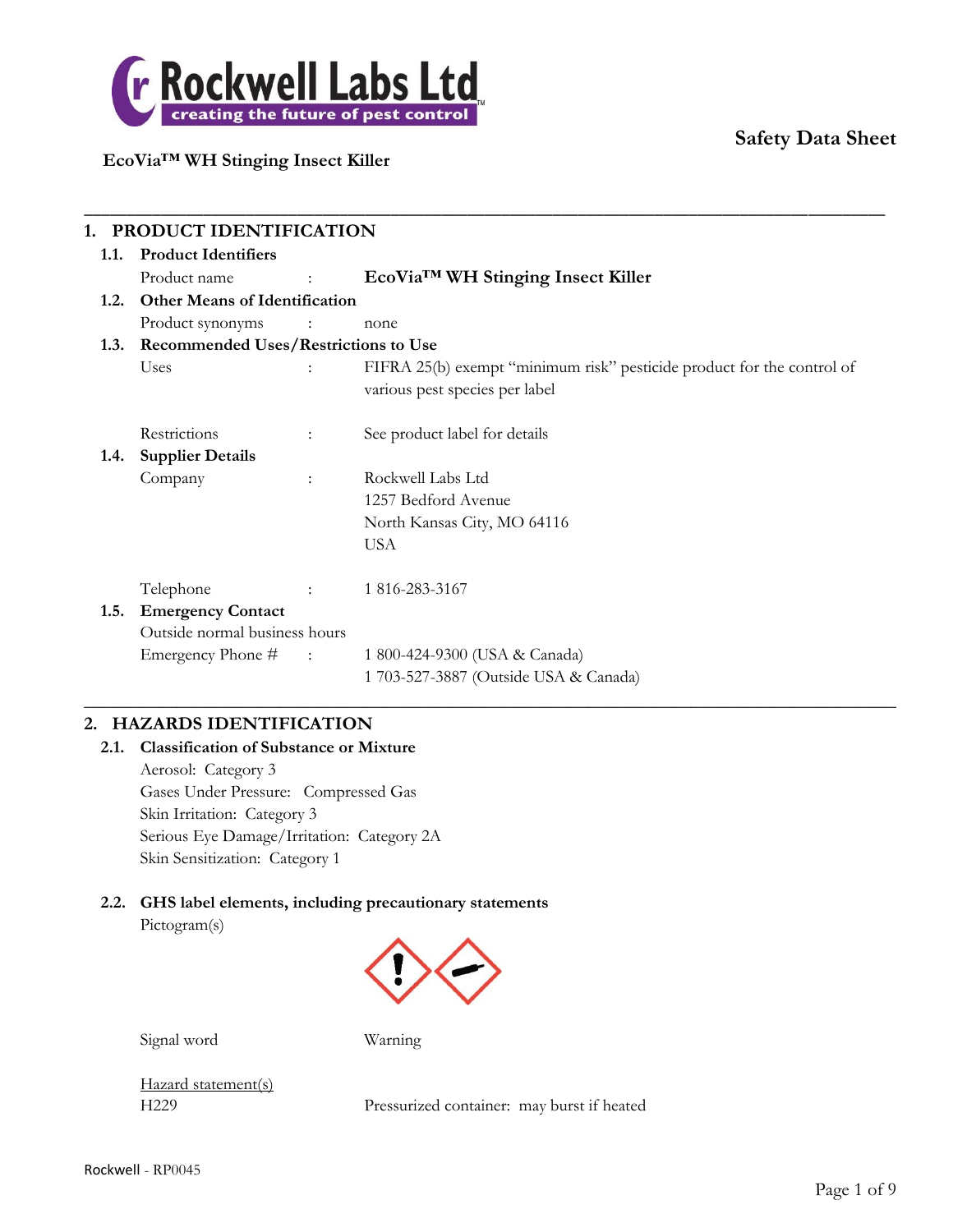

### **EcoVia™ WH Stinging Insect Killer**

| H <sub>280</sub>           | Contains gas under pressure; may explode if heated                          |  |  |
|----------------------------|-----------------------------------------------------------------------------|--|--|
| H316                       | Causes mild skin irritation                                                 |  |  |
| H317                       | May cause an allergic skin reaction                                         |  |  |
| H319                       | Causes serious eye irritation                                               |  |  |
|                            |                                                                             |  |  |
| Precautionary statement(s) |                                                                             |  |  |
| P <sub>101</sub>           | If medical advice is needed, have product container or label at hand.       |  |  |
| P <sub>102</sub>           | Keep out of reach of children.                                              |  |  |
| P103                       | Read label before use.                                                      |  |  |
| P210                       | Keep away from heat, hot surfaces, sparks, open flames and other ignitions  |  |  |
|                            | sources. No smoking.                                                        |  |  |
| P <sub>251</sub>           | Do not pierce or burn, even after use.                                      |  |  |
| P <sub>261</sub>           | Avoid breathing mist & spray.                                               |  |  |
| P <sub>264</sub>           | Wash hands thoroughly after handling.                                       |  |  |
| P272                       | Contaminated work clothing should not be allowed out of the workplace.      |  |  |
| P <sub>280</sub>           | Wear eye protection.                                                        |  |  |
| $P302 + P352$              | IF ON SKIN: Wash with plenty of soap and water.                             |  |  |
| $P305 + P351 + P338$       | IF IN EYES: Rinse cautiously with water for several minutes. Remove contact |  |  |
|                            | lenses, if present and easy to do. Continue rinsing.                        |  |  |
| P321                       | Specific treatment see first aid instructions on this label.                |  |  |
| $P332 + P313$              | If skin irritation occurs: Get medical advice/attention.                    |  |  |
| $P333 + P313$              | If skin irritation or rash occurs: Get medical advice/attention.            |  |  |
| $P337 + P313$              | If eye irritation persists: Get medical advice/attention.                   |  |  |
| $P362 + P364$              | Take off contaminated clothing and wash it before reuse.                    |  |  |
| $P410 + P403 + P412$       | Protect from sunlight. Store in a well-ventilated place. Do not expose to   |  |  |
|                            | temperatures exceeding 50 °C/122 °F.                                        |  |  |
| P501                       | Dispose of contents/container in accordance with                            |  |  |
|                            | local/state/federal/international regulations.                              |  |  |

#### **2.3. Other hazards which do not result in classification**

none

### **3. COMPOSITION/INFORMATION ON INGREDIENTS**

#### **3.1. Substances**

No data available

#### **3.2. Mixtures**

Hazardous component(s) or components of note:

| Chemical Identity | Contains $(\% w/w)$ | CAS-No.   | Hazard Classification    |
|-------------------|---------------------|-----------|--------------------------|
| Clove Oil         | 10                  | 8000-34-8 | Skin Sensitizer (Cat. 1) |

**\_\_\_\_\_\_\_\_\_\_\_\_\_\_\_\_\_\_\_\_\_\_\_\_\_\_\_\_\_\_\_\_\_\_\_\_\_\_\_\_\_\_\_\_\_\_\_\_\_\_\_\_\_\_\_\_\_\_\_\_\_\_\_\_\_\_\_\_\_\_\_\_\_\_**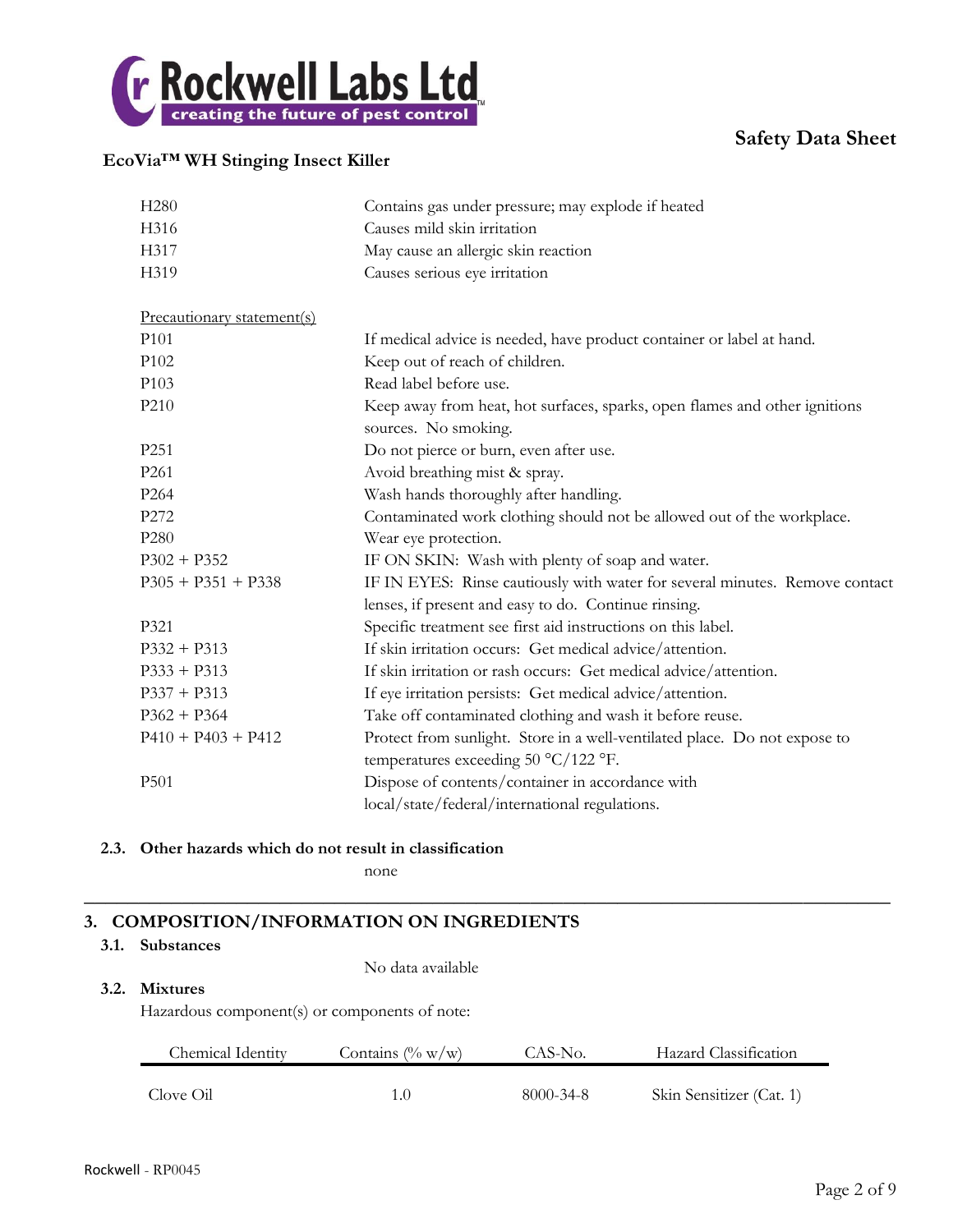

### **EcoVia™ WH Stinging Insect Killer**

| Peppermint Oil        | 1.0     | 8006-90-4      | Skin Sensitizer (Cat. 1)<br>Eye Irritant (Cat. 2A)<br>Skin Irritant (Cat. 3) |
|-----------------------|---------|----------------|------------------------------------------------------------------------------|
| Sodium Lauryl Sulfate | 4.0     | $151 - 21 - 3$ | Eye Irritant (Cat. 2A)<br>Skin Irritant (Cat. 3)                             |
| Carbon Dioxide        | $0 - 3$ | 124-38-9       | Gases Under Pressure                                                         |

#### **4. FIRST AID MEASURES**

#### **4.1. Description of first aid measures**

#### **General advice**

Consult a physician or poison control center. Provide this safety data sheet to medical personnel. Move out of hazardous areas.

#### **If inhaled**

Move person to fresh air. If person is not breathing, call 911 or an ambulance, then give artificial respiration, preferably mouth to mouth if possible. Call a poison control center or doctor for further treatment advice.

#### **In case of skin contact**

Take off contaminated clothing. Rinse skin immediately with plenty of water for 15-20 minutes. Call a poison control center or doctor for treatment advice.

#### **In case of eye contact**

Hold eye open and rinse slowly and gently with water for 15-20 minutes. Remove contact lenses, if present, after the first five minutes, then continue rinsing eye. Call a poison control center or doctor for treatment advice.

#### **If swallowed**

Call a poison control center or doctor for treatment advice. Have person sip a glass of water if able to swallow. Do not induce vomiting unless told to do so by a poison control center or doctor. Do not give anything by mouth to an unconscious person.

 $\_$  , and the set of the set of the set of the set of the set of the set of the set of the set of the set of the set of the set of the set of the set of the set of the set of the set of the set of the set of the set of th

#### **4.2. Most important symptoms and effects, both acute and delayed** No data available

**4.3. Indication of any immediate medical attention and special treatment needed, if necessary** None known

#### **5. FIRE FIGHTING MEASURES**

- **5.1. Extinguishing media** Suitable extinguishing media: use water spray, alcohol-resistant foam, dry chemical or carbon dioxide.
- **5.2. Specific hazards arising from the chemical** Oxides of carbon, nitrogen, and sulfur.

#### **5.3. Special protective equipment and precautions for fire fighters** Wear self-contained breathing apparatus for firefighting if deemed necessary. Additional information: none.

Rockwell - RP0045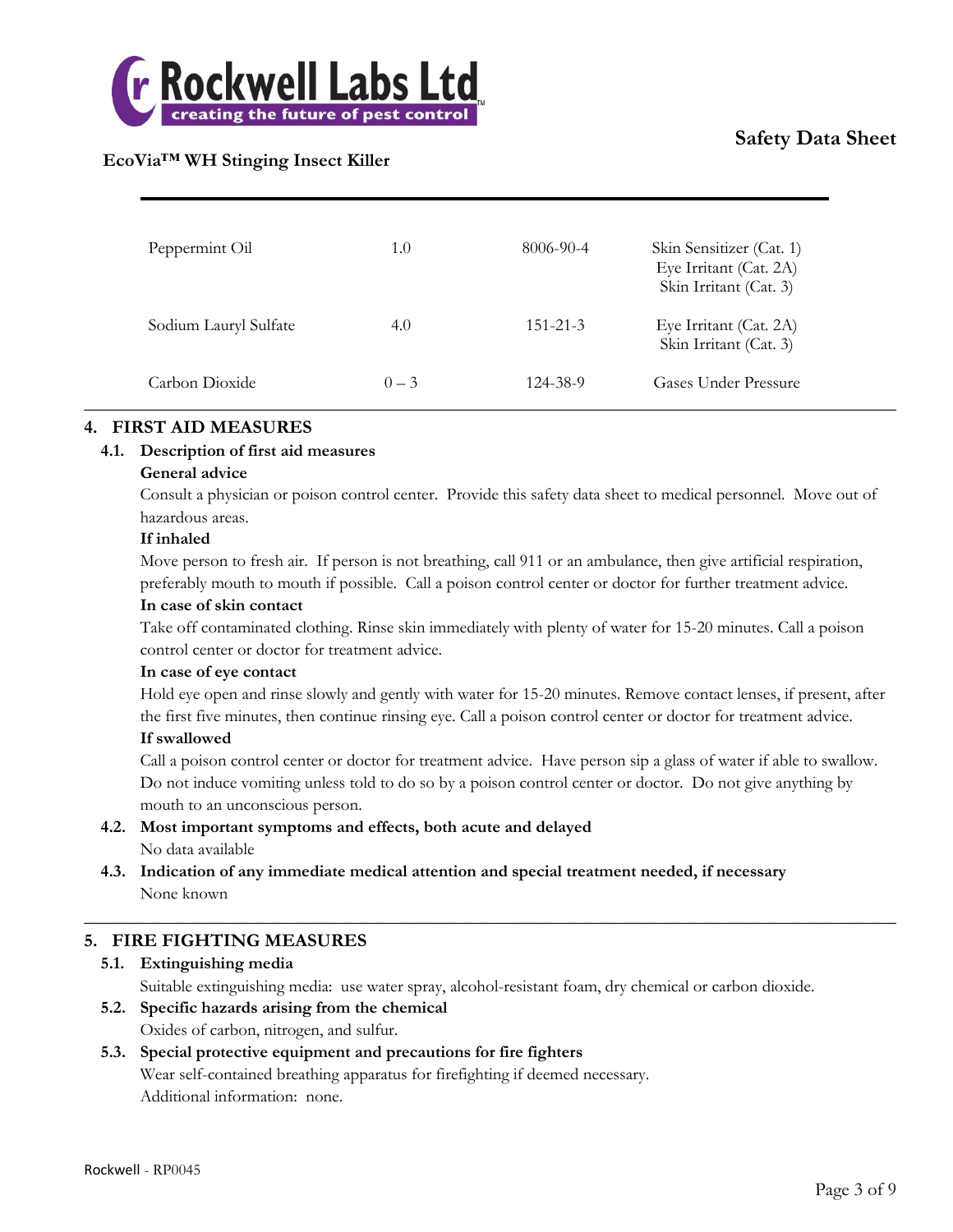

### **EcoVia™ WH Stinging Insect Killer**

#### **5.4. Further information**

No data available

#### **6. ACCIDENTAL RELEASE MEASURES**

#### **6.1. Personal precautions, protective equipment and emergency procedures** Avoid contact with spilled product and contaminated surfaces. Evacuate personnel to safe areas during emergencies. For safe handling instructions see section 7. For proper PPE see section 8.

 $\_$  , and the set of the set of the set of the set of the set of the set of the set of the set of the set of the set of the set of the set of the set of the set of the set of the set of the set of the set of the set of th

# **6.2. Environmental precautions**

Prevent further leakage or spillage if safe to do so.

#### **6.3. Methods and materials for containment and cleaning up**

Wipe up any spilled material and dispose of according to instructions in section 13. Wash contaminated surfaces with soap and water.

 $\_$  , and the set of the set of the set of the set of the set of the set of the set of the set of the set of the set of the set of the set of the set of the set of the set of the set of the set of the set of the set of th

### **7. HANDLING AND STORAGE**

#### **7.1. Precautions for safe handling**

Handle in accordance with good industrial hygiene practices. Wash hands before eating, drinking, chewing gum, using tobacco or using the toilet. For additional precautions see section 2.2

#### **7.2. Conditions for safe storage, including any incompatibilities**

Store upright in original container. Store in cool areas out of direct sunlight. Do not store where children or animals may gain access.

 $\_$  , and the set of the set of the set of the set of the set of the set of the set of the set of the set of the set of the set of the set of the set of the set of the set of the set of the set of the set of the set of th

#### **8. EXPOSURE CONTROLS/PERSONAL PROTECTION**

#### **8.1. Control parameters**

Components with workplace parameters

| Component      | CAS-No.  | Value | Control<br>parameters | <b>Basis</b> |
|----------------|----------|-------|-----------------------|--------------|
|                | 124-38-9 | TWA   | $5000$ ppm            | NIOSH REL    |
| Carbon Dioxide |          | SТ    | $30000$ ppm           |              |
|                |          | TWA   | $5000$ ppm            | OSHA PEL     |

#### **8.2. Appropriate engineering controls**

Ensure relevant engineering controls are employed to prevent exceeding threshold values for the listed control parameters in section 8.1.

#### **8.3. Individual protection measures, such as personal protective equipment**

In normal use and handling conditions refer to the product label for required PPE. In all other cases the following recommendations would apply.

#### **Eye/face protection**

Safety glasses or other similar eye protection conforming to ANSI Z87.1 standards recommended when handling product.

#### **Skin protection**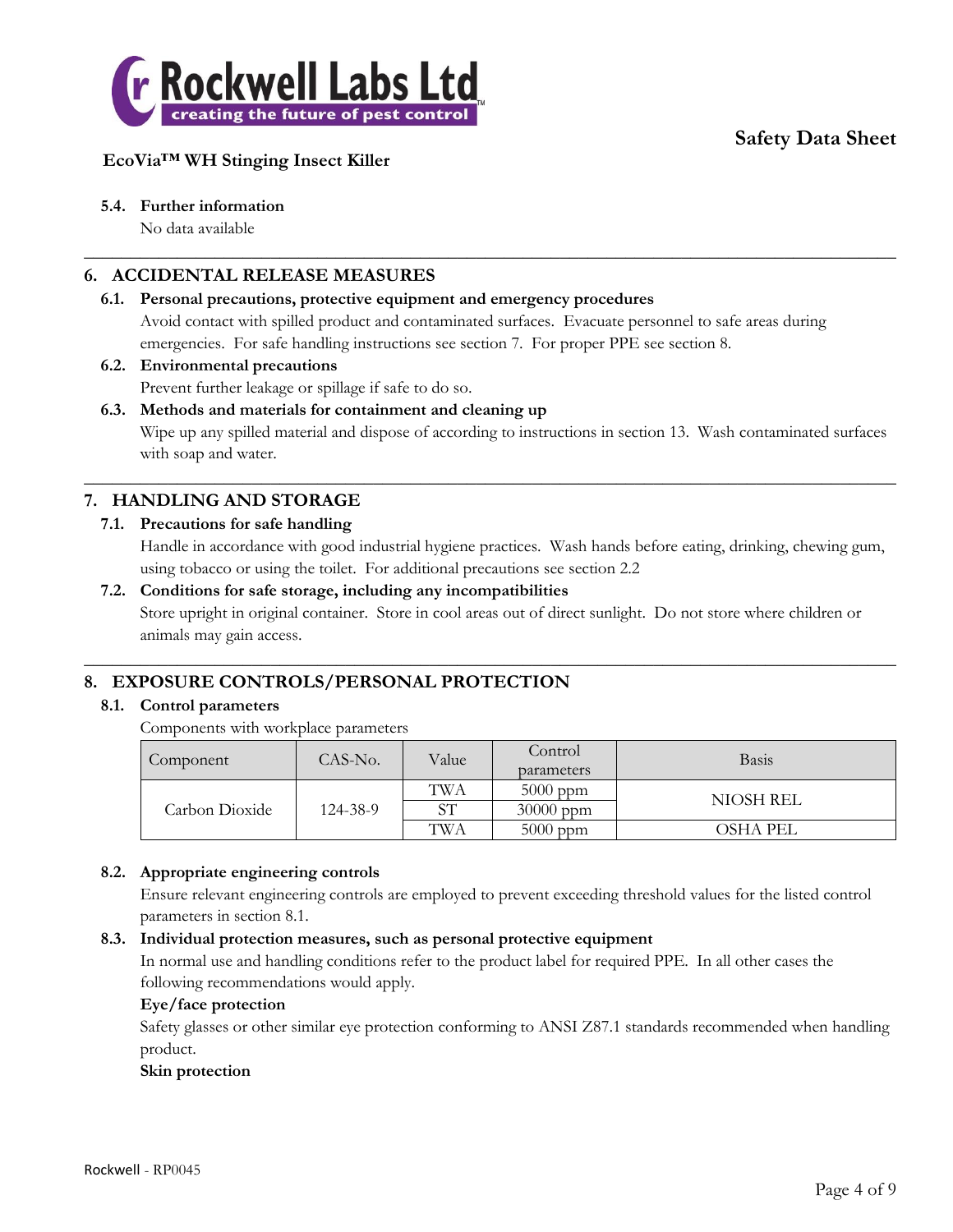

### **EcoVia™ WH Stinging Insect Killer**

Chemical resistant nitrile rubber or similarly compatible gloves recommended when handling product. Dispose of contaminated gloves after use in accordance with applicable local and state regulations. Wash exposed skin with soap and water immediately. Wash all contaminated clothing prior to reuse.

 $\_$  , and the set of the set of the set of the set of the set of the set of the set of the set of the set of the set of the set of the set of the set of the set of the set of the set of the set of the set of the set of th

 $\_$  , and the set of the set of the set of the set of the set of the set of the set of the set of the set of the set of the set of the set of the set of the set of the set of the set of the set of the set of the set of th

#### **Respiratory protection**

Not required under normal use conditions.

#### **Thermal hazards**

Pressurized container: may burst if heated.

### **9. PHYSICAL AND CHEMICAL PROPERTIES**

#### **9.1. Information on basic physical and chemical properties**

| Appearance;                                      | White liquid             |
|--------------------------------------------------|--------------------------|
| Odor;                                            | Peppermint               |
| Odor threshold;                                  | No data available        |
| pH;                                              | 5.62 (24 °C)             |
| Melting point/freezing point;                    | No data available        |
| Initial boiling point and boiling<br>range;      | No data available        |
| Flash point;                                     | 79 °C                    |
| Evaporation rate;                                | No data available        |
| Flammability (solid, gas);                       | No data available        |
| Upper/lower flammability or<br>explosive limits; | No data available        |
| Vapor pressure;                                  | No data available        |
| Vapor density;                                   | No data available        |
| Relative density;                                | $1.01$ g/ml              |
| Solubility;                                      | $> 1000 \text{ g/L}$     |
| Partition coefficient: n-<br>octanol/water;      | No data available        |
| Auto-ignition temperature;                       | No data available        |
| Decomposition temperature;                       | No data available        |
| Viscosity;                                       | Similar to that of water |
| 9.2. Additional Information                      |                          |

No data available

### **10. STABILITY AND REACTIVITY**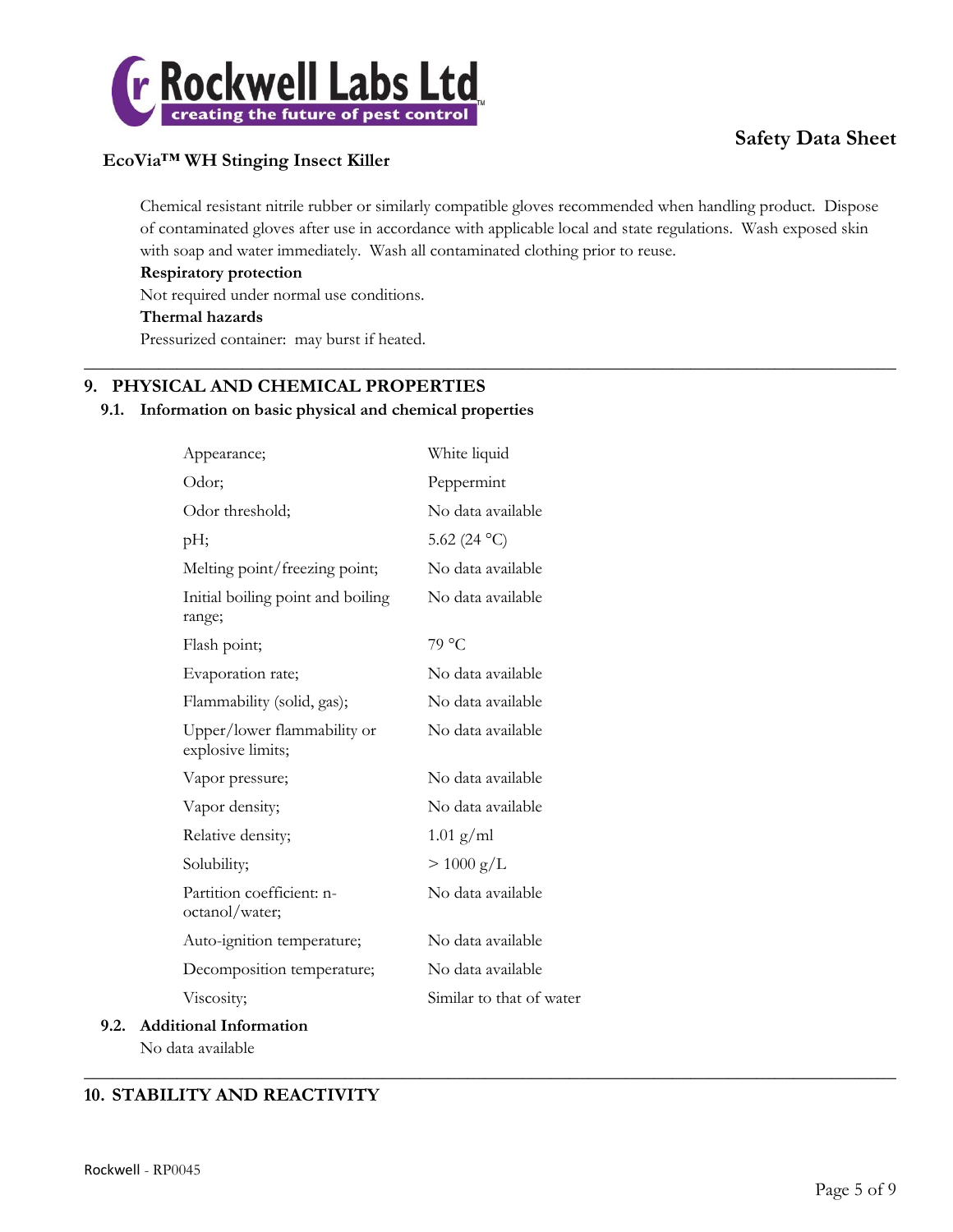

### **EcoVia™ WH Stinging Insect Killer**

### **10.1. Reactivity** No dangerous reactions known. **10.2. Chemical stability** Stable under recommended storage conditions. **10.3. Possibility of hazardous reactions** No data available **10.4. Conditions to avoid** Keep away from heat, hot surfaces, sparks, open flames and other ignition sources. Keep out of direct sunlight. **Incompatible materials** Strong oxidizing agents. Strong reducing agents. **10.5. Hazardous decomposition products** Other decomposition products – no data available In the event of a fire: see Section 5  $\_$  , and the set of the set of the set of the set of the set of the set of the set of the set of the set of the set of the set of the set of the set of the set of the set of the set of the set of the set of the set of th **11. TOXICOLOGICAL INFORMATION 11.1. Information on toxicological effects Acute Toxicity Estimate (ATE)** LD50 Oral –  $\text{Rat}$  – 7659 mg/kg LD50 Dermal –  $\text{Rat} - 5922 \text{ mg/kg}$ LD50 Inhalation – Rat – no data available **Skin corrosion/irritation** No data available **Serious eye damage/irritation** No data available **Respiratory or skin sensitization** No data available **Germ cell mutagenicity** No data available **Carcinogenicity** IARC: No component of this product presents at levels greater than or equal to 0.1% is identified as probable, possible or confirmed human carcinogen by IARC. ACGIH: No component of this product presents at levels greater than or equal to 0.1% is identified as probable, possible or confirmed human carcinogen by ACGIH. NTP: No component of this product presents at levels greater than or equal to  $0.1\%$  is identified as probable, possible or confirmed human carcinogen by NTP.

OSHA: No component of this product presents at levels greater than or equal to 0.1% is identified as probable, possible or confirmed human carcinogen by OSHA.

#### **Reproductive toxicity**

No data available

#### **Specific target organ toxicity – single exposure**

No data available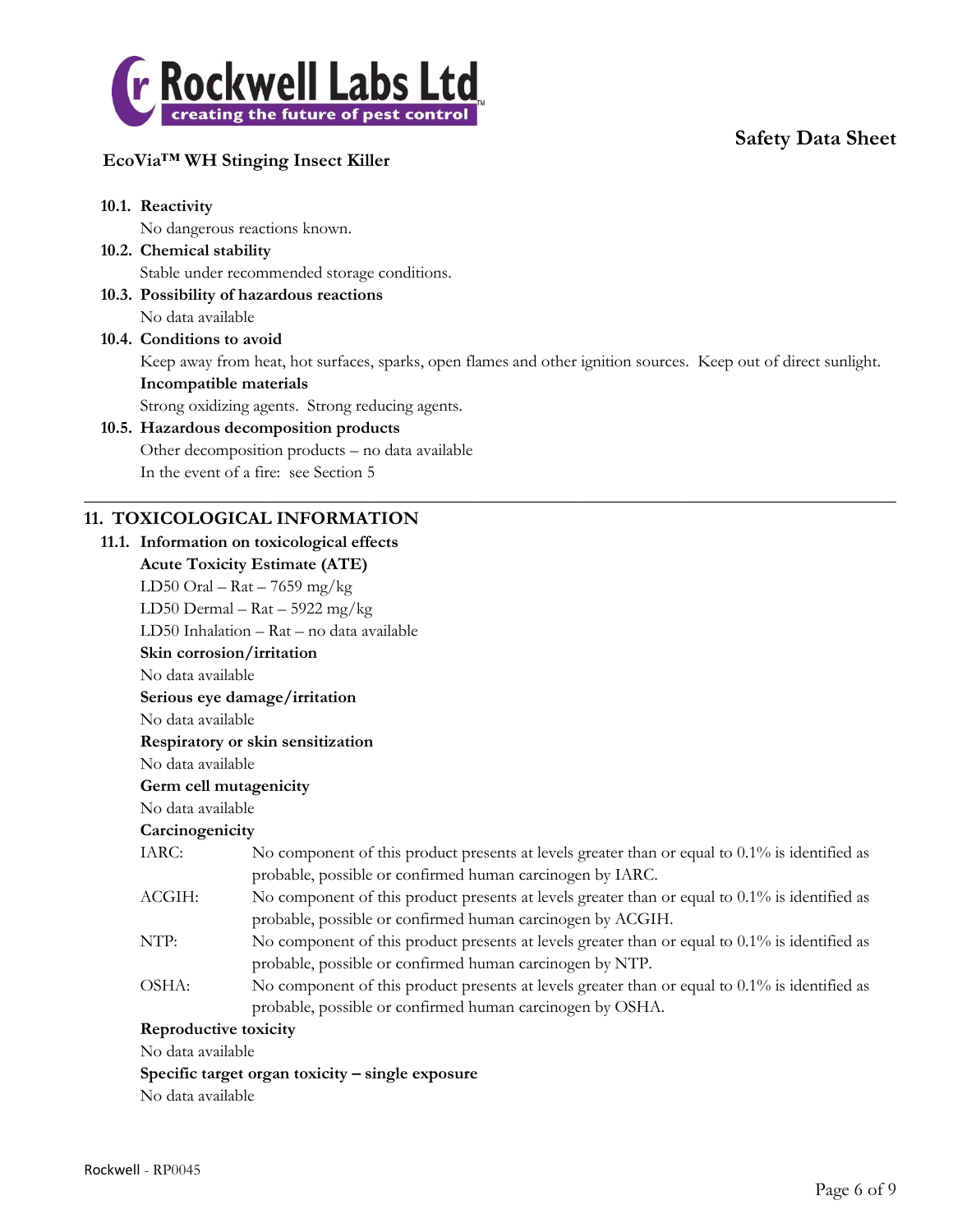

#### **EcoVia™ WH Stinging Insect Killer**

**Specific target organ toxicity – repeated exposure** No data available **Aspiration hazard** No data available

**11.2. Other information**

No data available

#### **12. ECOLOGICAL INFORMATION**

#### **12.1. Toxicity**

and other aquatic invertebrates

Toxicity to fish LC50 – Pimephales promelas (fathead minnow) – 453.86 mg/l (96 hr.) Toxicity to daphnia EC50 – Daphnia magna (Water flea) – 127 mg/l (48 hr.)

- **12.2. Persistence and degradability** No data available
- **12.3. Bioaccumulative potential** No data available

**12.4. Mobility in soil** No data available

**12.5. Other adverse effects**

No data available

#### **13. DISPOSAL CONSIDERATIONS**

#### **13.1. Disposal Methods.**

The best disposal method is to use the entire quantity per label directions. If it is necessary to dispose of unused material then follow the label instructions and relevant local, state and federal waste disposal guidelines.

 $\_$  , and the set of the set of the set of the set of the set of the set of the set of the set of the set of the set of the set of the set of the set of the set of the set of the set of the set of the set of the set of th

 $\_$  , and the set of the set of the set of the set of the set of the set of the set of the set of the set of the set of the set of the set of the set of the set of the set of the set of the set of the set of the set of th

Product Disposal:

Do not contaminate water, food or feed by storage or disposal.

Packaging Disposal:

If empty: Place in trash or offer for recycling if available. If partly filled: Call your local solid waste agency or 1- 800-CLEANUP which is managed as a public-private partnership.

 $\_$  , and the set of the set of the set of the set of the set of the set of the set of the set of the set of the set of the set of the set of the set of the set of the set of the set of the set of the set of the set of th

See section 8 for proper PPE and precautionary handling measures.

### **14. TRANSPORT INFORMATION**

#### **DOT**

UN number: 1950 Class: 2.2 Packing Group: N/A Proper shipping name: Aerosols, non-flammable (each not exceeding 1 L capacity), LTD QTY **IMDG** UN number: 1950 Class: 2.2 Packing Group: N/A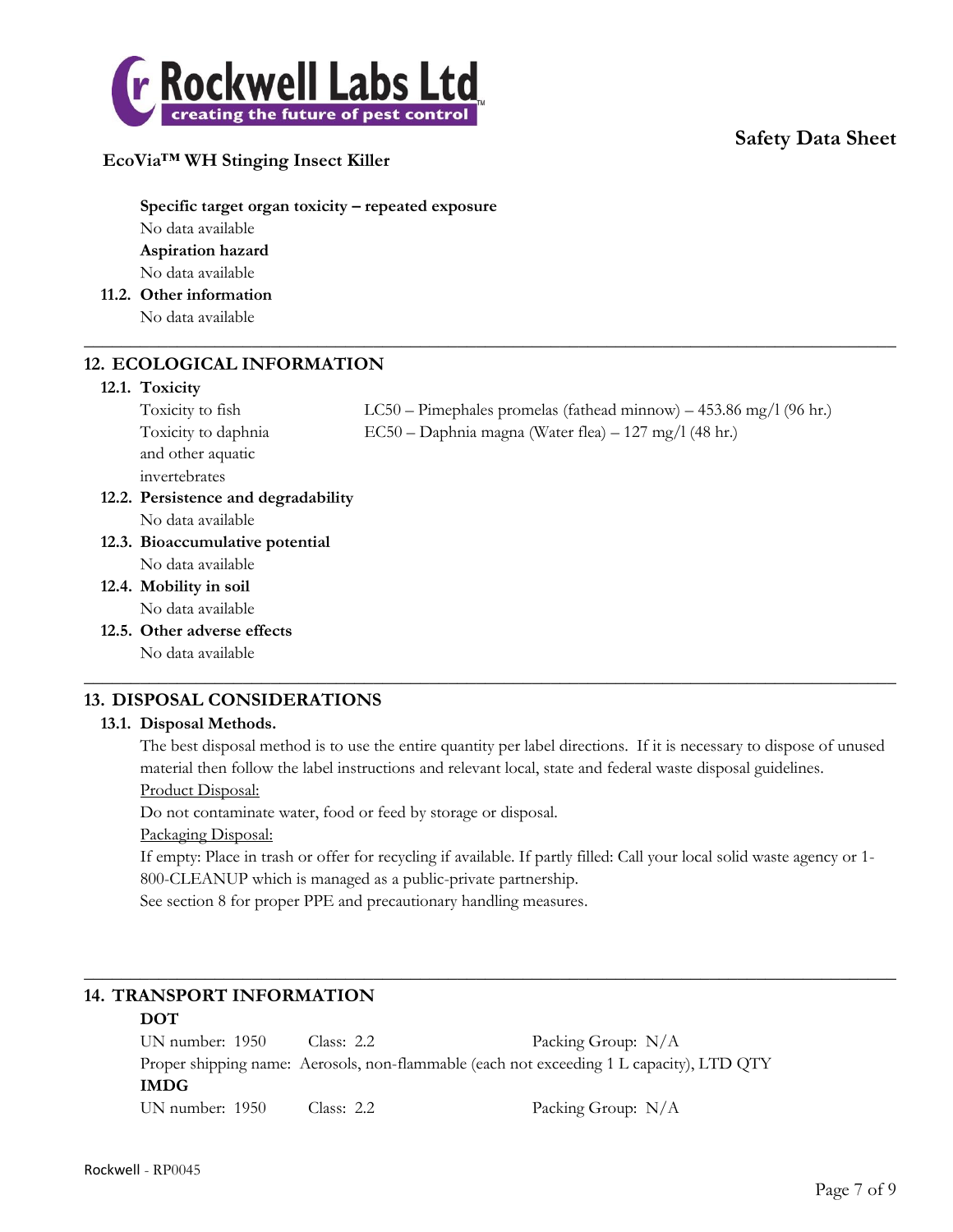

### **EcoVia™ WH Stinging Insect Killer**

Proper shipping name: Aerosols, non-flammable (each not exceeding 1 L capacity), LTD QTY **IATA** UN number: 1950 Class: 2.2 Packing Group: N/A Proper shipping name: Aerosols, non-flammable (each not exceeding 1 L capacity), LTD QTY

\_\_\_\_\_\_\_\_\_\_\_\_\_\_\_\_\_\_\_\_\_\_\_\_\_\_\_\_\_\_\_\_\_\_\_\_\_\_\_\_\_\_\_\_\_\_\_\_\_\_\_\_\_\_\_\_\_\_\_\_\_\_\_\_\_\_\_\_\_\_\_\_\_\_\_\_\_\_\_\_\_\_\_\_\_\_\_\_\_\_\_\_\_\_

#### **15. REGULATORY INFORMATION**

This chemical is a FIFRA 25(b) Exempt pesticide product that is not registered by the Environmental Protection Agency but is subject to certain labeling requirements under various state pesticide laws. These requirements differ from the classification criteria and hazard information required for safety data sheets, and for workplace labels of non-pesticide chemicals. Following is the hazard information as required on the pesticide label:

#### KEEP OUT OF THE REACH OF CHILDREN

#### **SARA 302 Components**

No chemicals in this material are subject to the reporting requirements of SARA Title III, Section 302.

#### **SARA 313 Components**

This material does not contain any chemical components with known CAS numbers that exceed the threshold (De Minimis) reporting levels established by SARA Title III, Section 313.

#### **SARA 311/312 Hazards**

Acute: Sudden Release of Pressure

#### **California Proposition 65 Components**

This product does not contain any chemicals known to the state of California to cause cancer, birth defects, or reproductive harm.

#### **TSCA**

All components of this product are listed, exempted, or excluded from listing on the U.S. Toxic Substances Control Act chemical substance inventory.

 $\_$  , and the set of the set of the set of the set of the set of the set of the set of the set of the set of the set of the set of the set of the set of the set of the set of the set of the set of the set of the set of th

#### **16. OTHER INFORMATION**

#### **Acronyms and abbreviations used**

| LD50        | Lethal Dose, 50%                                      |
|-------------|-------------------------------------------------------|
| <b>OECD</b> | Organization for Economic Cooperation and Development |
| IARC        | International Agency for Research on Cancer           |
| ACGIH       | American Conference of Industrial Hygienists          |
| <b>NTP</b>  | National Toxicology Program                           |
| OSHA        | Occupational Safety and Health Administration         |
| DOT         | Department of Transportation                          |
| <b>IMDG</b> | <b>International Maritime Dangerous Goods</b>         |
| IATA        | International Air Transport Association               |
| SARA        | Superfund Amendments and Reauthorization Act          |
| TSCA        | Toxic Substances Control Act                          |
| CAS-No.     | Chemical Abstract Services - Number                   |
|             |                                                       |